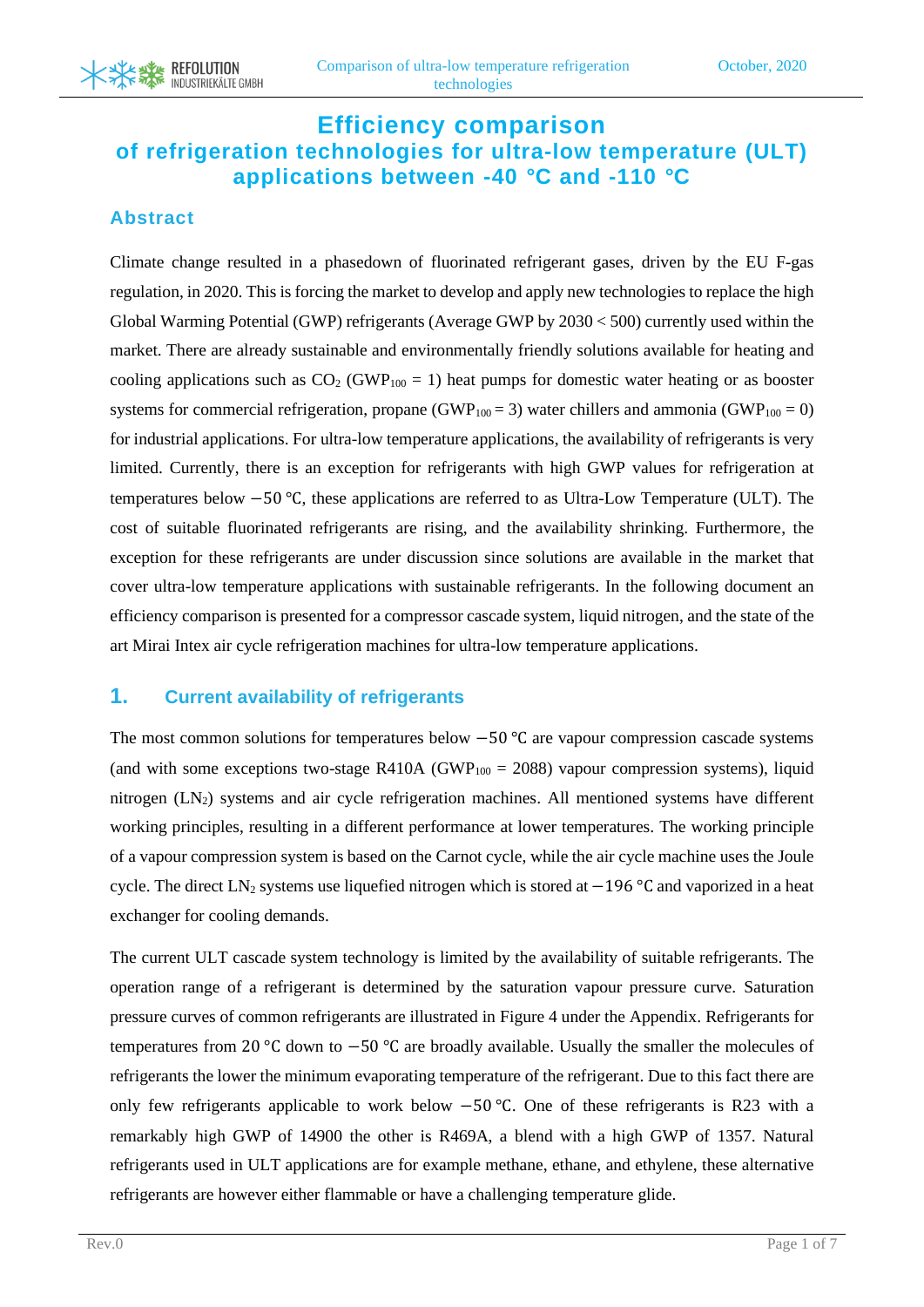### **2. Efficiency in ULT storage applications**

**REFOLUTION** INDUSTRIEKÄLTE GMBH

In general, the lower the temperature the higher is the effort to achieve it. When it comes to the efficiency of low temperature storage applications it is most important to find the balance between necessary storage temperatures, the appropriate insulation and the efficient load and unloading procedure.

Ultra-low temperature or cryogenic storage requires temperatures from −30 °C down to −160 °C. The three most common technologies for ULT-refrigeration are compared in [Figure 1,](#page-1-0) where the grey area represents the Coefficient Of Performance (COP) of cascade systems, the orange area is the COP of liquid nitrogen and the red area is the COP of the air cycle refrigeration system from MIRAI Intex. The COP values are nominated at a heat sink of 30 °C ambient temperature.



#### <span id="page-1-0"></span>**Figure 1: Full load efficiency comparison of liquid nitrogen, cascade system and air cycle refrigeration for storage**

The closer the system is operating to ambient temperature the more efficient are cascade system based on the Carnot-cycle and have smaller additional heat emission to the cold room by an evaporator with fans and defroster heaters. Due to this fact much lower cooling capacities of the open air-cycle machine are required because no evaporator is needed as well as, no fans and therefore heat created by these components do not consume any cooling capacity. During the operation of an evaporator at temperature below 0 °C, humidity agglomerates in form of ice on the surface and reduces the heat transfer. Additional energy is needed due to the reduced suction pressure and therefore the compression ratio is increasing. Reaching a critical point for the heat transfer, the ice must be removed by melting the ice with thermal energy and transporting the water out of the refrigerated room.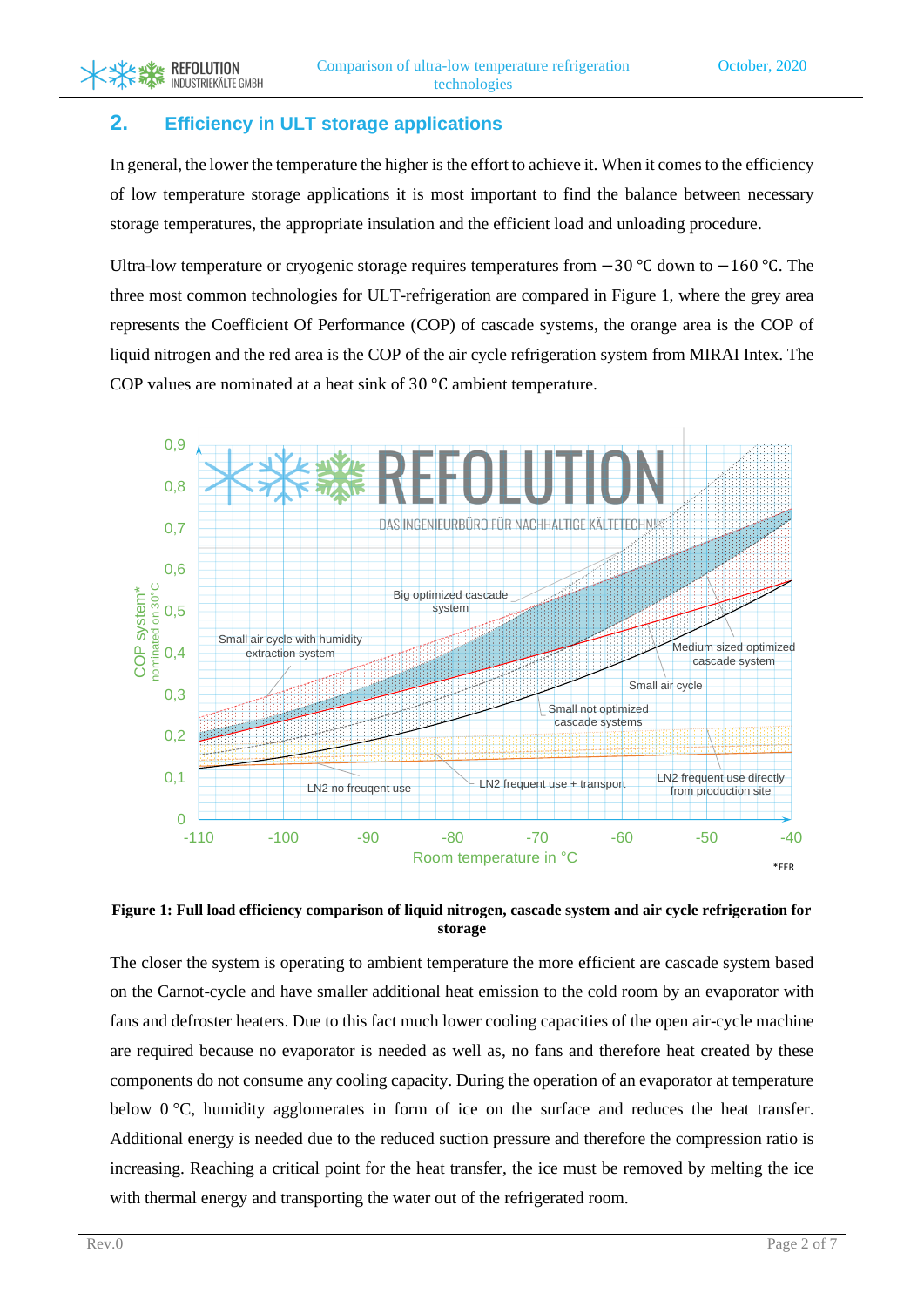**REFOLUTION** INDUSTRIEKÄLTE GMBH

About only 30 % of the energy for defrosting at -20  $^{\circ}$ C is used to melt the ice, the remaining energy is emitted to the cold room or stored in the mass of the evaporator (Pradeep Bansal et al., 2010). When using Mirai air cycle technology there is no need for fans inside the cold room because the open aircycle machine operates with air from the cold room, circulating it between the oil-free refrigeration machine and the cold room. Furthermore, there is no additional temperature difference needed for heat transfer in the heat exchanger. Regarding the lower cooling demand, the air-cycle machine can already be more efficient at temperatures  $\lt -40$  °C depending on the application. The standard MIRAI aircycle machine compared to liquid nitrogen is more efficient at temperatures  $> \sim -130$  °C. Besides the higher efficiency of the air cycle, the system offers benefits such as low dew-point temperatures resulting in less ice on the refrigerated products, fail-safe operation due to advanced compressor technology and temperature flexibility (no additional refrigeration system needed for higher or lower temperatures). Last but not least, there are no special machine room requirements and no leakage monitoring required. The Mirai air-cycle machine has no need for defrosting due to the advanced humidity extraction device shown in [Figure 2](#page-2-0) which allows a temperature stability with a deviation of 0.5 K, ensuring the product does not go outside of its temperature specification.

Usually bigger refrigeration machines are more efficient due to smaller tolerances, thermal conductivity, and other effects. This is considered in the diagrams [Figure 1a](#page-1-0)nd [Figure 3.](#page-3-0) The used scale: small means below 5 kW and big means above 100 kW of cooling capacity.



<span id="page-2-0"></span>**Figure 2 – Dehumidification System of Mirai Intex**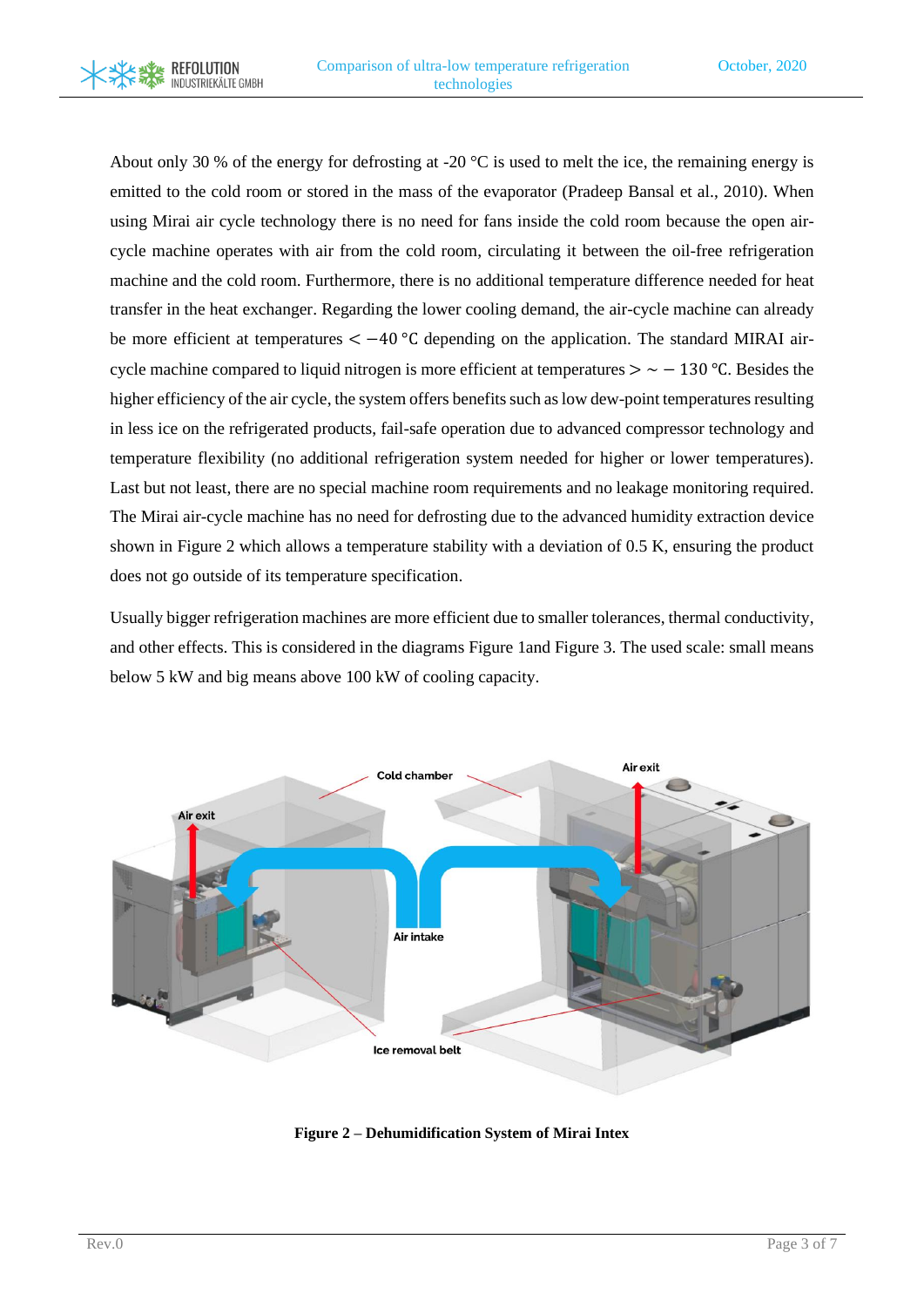#### **3. Efficiency of ULT process or secondary fluid cooling**

**REFOLUTION** INDUSTRIEKÄLTE GMBH

In general, the lower the temperature the higher is the effort to achieve it. When it comes to the efficiency of process cooling it is important to find the balance between the, necessary process temperature and the implementation of heat recovery systems.

Many applications require heat exchangers for cooling processed gas or other types of fluids. The closed air cycle machine still operates with air as a refrigerant but operates in a closed cycle with a heat exchanger and loses its advantage over the other systems with the reduced cooling capacity for the process. In [Figure 3](#page-3-0) the three technologies are compared for cooling a secondary fluid.



<span id="page-3-0"></span>**Figure 3: Full load efficiency comparison of liquid nitrogen, cascade system and air cycle refrigeration for secondary fluid** 

For applications where there is a serious risk of chemical reactions in case of a heat exchanger breach, the air cycle machine can be operated with nitrogen. Vapour compression systems are designed to operate within a certain envelope and are optimized for these specific conditions inside the operating envelope and therefore are not flexible and have inefficient part load behaviour. The MIRAI air-cycle machine can perform efficiently at every temperature and can adapt to change in process parameters with a more efficient operation at partial loads than conventional vapour compression systems due to a single speed-controlled compressor. This is very convenient for processes with rapidly varying cooling loads over time. The commissioning of the air cycle machine is easy, due to its plug & play design and is suitable to be used for retrofitting existing systems to replace high GWP refrigerants. A general comparison of the refrigeration technologies can be found in [Table 1.](#page-4-0)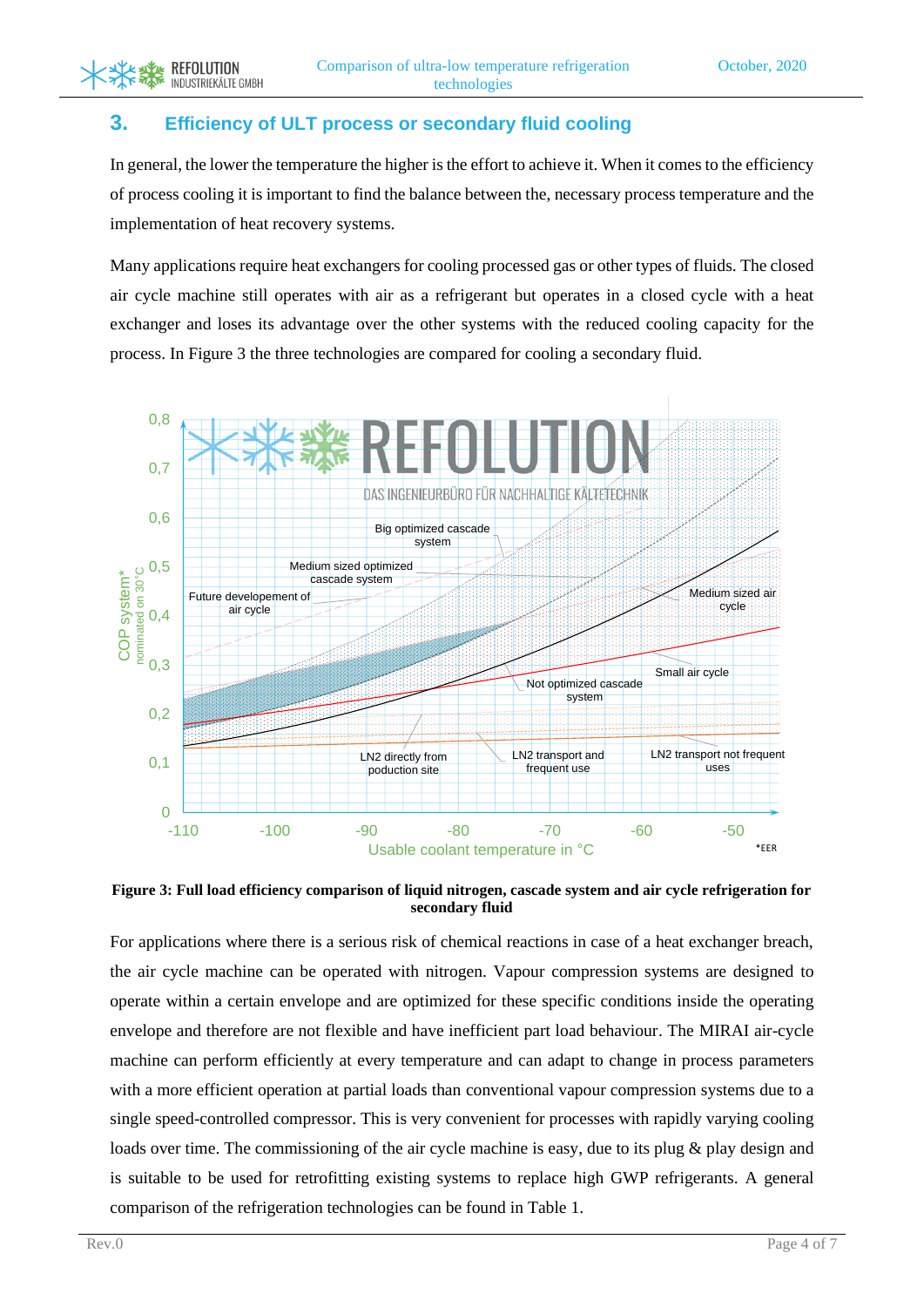

<span id="page-4-0"></span>

| $\#$ | Category                       | Air cycle machine                                                                   | Vapour compression                                                                                                      | Liquid nitrogen                                                                                                    |
|------|--------------------------------|-------------------------------------------------------------------------------------|-------------------------------------------------------------------------------------------------------------------------|--------------------------------------------------------------------------------------------------------------------|
| 1    | Future proof                   | Air with 1 to 10 barg<br>pressure                                                   | Critical with synthetic<br>refrigerants<br>natural refrigerants<br>influenced by safety<br>regulations                  | <b>Transport and</b><br>storage regulations                                                                        |
| 2    | Reliability                    | Air-bearing<br>compressors - no<br>wear during normal<br>operation                  | Wear on compressor -<br>Damage by liquid<br>refrigerant or failure of<br>oil management                                 | No rotating parts<br>high - thermal<br>stress                                                                      |
| 3    | Safety /<br>Machinery-<br>room | No special needs.<br>Low pressures with<br>air and no vibrations                    | gas sensors, ventilation,<br>vibration damping floor,<br>Ex ventilation for<br>respective refrigerants                  | gas sensors,<br>ventilation                                                                                        |
| 4    | Maintenance                    | standard is only filter<br>exchange of the<br>electrical box                        | oil and refrigerant<br>management, safety<br>valves check, trained<br>personal is necessary,<br>regular leakage control | periodically refill<br>of LN2-tank,<br>control of valve<br>function, control of<br>safety valve (every<br>5 years) |
| 5    | Part load                      | Speed controlled<br>compressors                                                     | Depending on the control<br>strategy - most of the<br>time on start / stop or hot<br>gas bypass                         | Dosage based                                                                                                       |
| 6    | Investment                     | New technology with<br>high costs per<br>machine, fix cost for<br>every temperature | <b>Standard components but</b><br>2 to 3 stages of<br>equipment                                                         | Mostly rental<br>models for tanks                                                                                  |
| 7    | Lifecycle cost                 | Almost no<br>maintenance required<br>No refrigerant<br>purchase                     | Refrigerant leak checks<br><b>Refrigerant prices</b><br>Maintenance intensive                                           | High running costs<br>in a long term<br>LN2 transport to<br>the site                                               |

#### **Table 1: General comparison of the refrigeration technologies**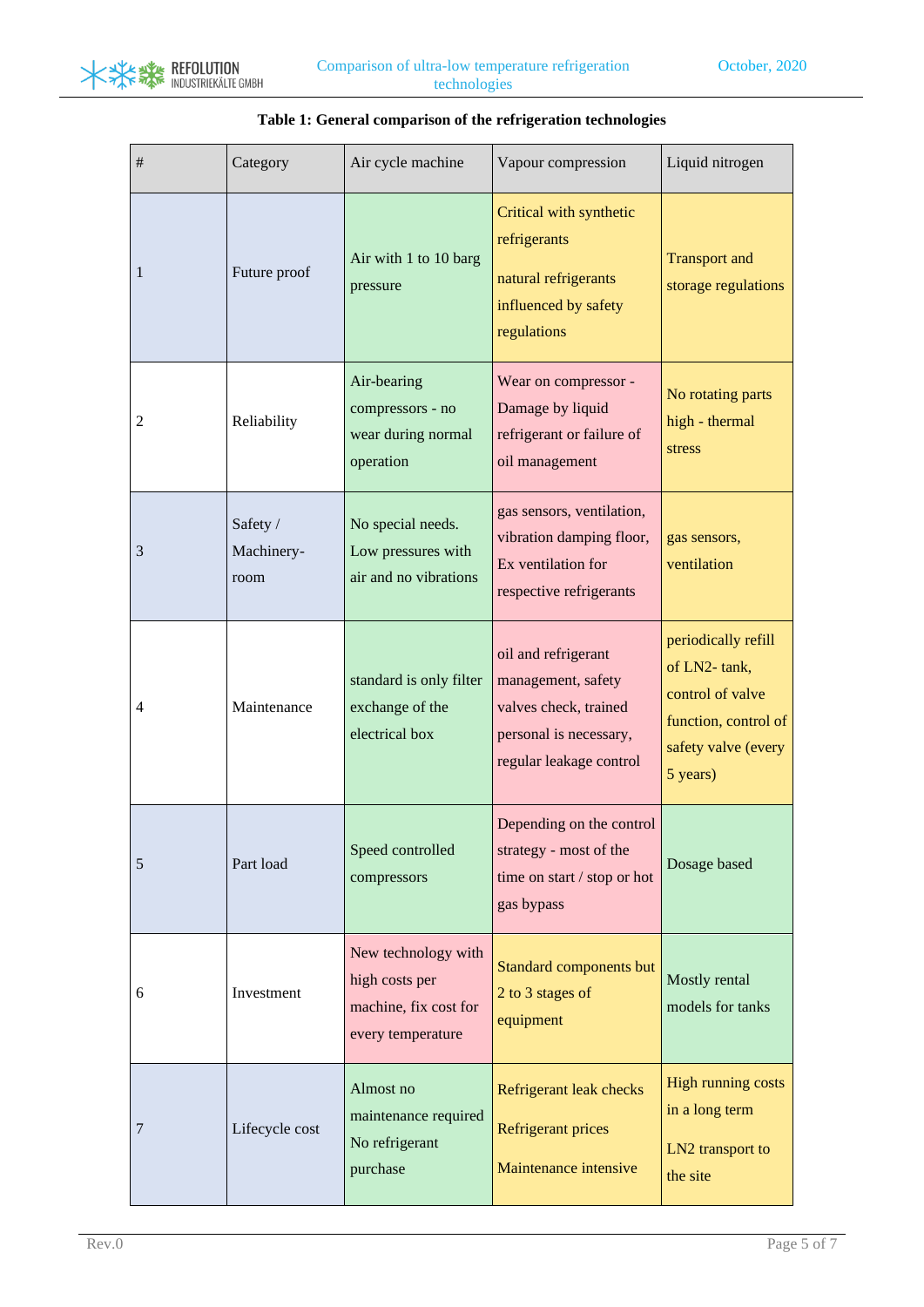## **4. Conclusion**

With having a lot of advantages on air refrigeration, like future proof, long live time, reliability, safe for humans and environment and many more it can be seen that also when it comes to full load efficiency it can already be competitive below -40°C on the storage application and below -60°C on process cooling. Getting even more efficient to lower temperatures it is hard to beat below -80°C.

Due to the fact  $LN_2$  is produced on -196 $^{\circ}$ C even with the most efficient production and transport system it is not efficient on temperatures above -110°C and should only be considered in this temperatures ranges when there is a specific project need.

The new generation of air refrigeration systems from Mirai Intex is the most environmentally friendly solutions for ULT applications in the certain operation areas described in this report.

# **Appendix**



<span id="page-5-0"></span>**Figure 4: Overview of the most used refrigerants**